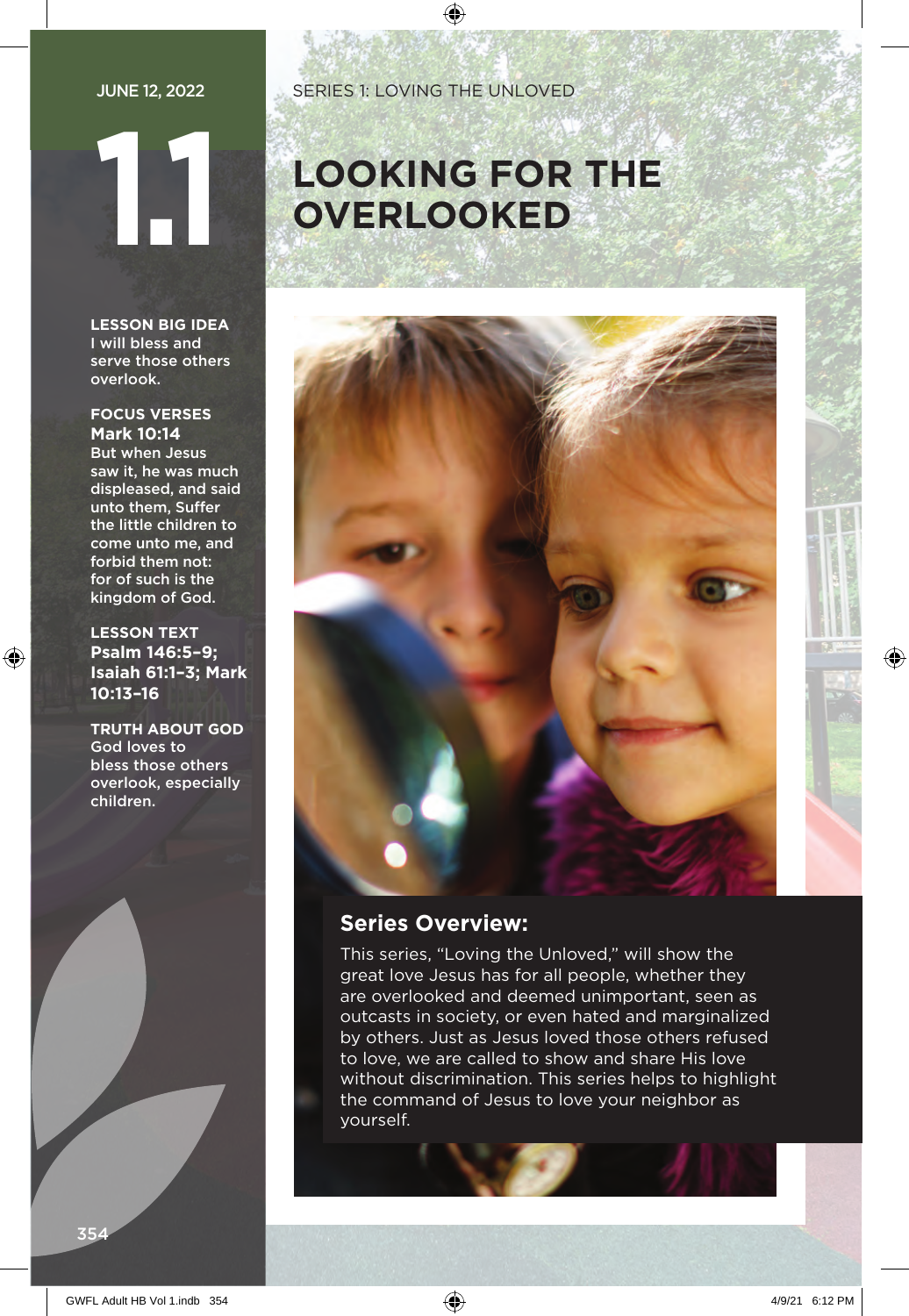# LESSON CONNECTION O

Soseph sat on a crude bench within the walls of an ancient Egyptian prison. Deep in thought, he tried to make sense out of his situation. What had gone wrong? Did he take a wrong turn? Egyptian prison. Deep in thought, he tried to make sense out of Why had God let this happen to him?

From his youth Joseph had been a strong believer in God. He had experienced dreams that, he was convinced, were inspired by God. But then, with blow after blow, his life had been reduced to living as a societal outcast in a foreign land.

Joseph's mind flashed back to the traumatic experience of being tackled, tied up, and thrown into a cistern by his own brothers. He would never forget the feeling of helplessness and horror when his own brothers hauled him out of the pit and helped to chain him, like an animal, to the back of a trade caravan.

The years that followed were not much kinder to Joseph. His new boss's promiscuous wife falsely accused him of rape, after he had resisted her unwanted advances. Now he was paying for his good moral behavior while she continued to enjoy a life of wanton luxury.

Finally Joseph's luck seemed to change when God gave him the interpretations of the dreams of two people who were very close to the most powerful man on the planet. Joseph had hoped one of them would mention his situation to someone who could help. But it had been months, and he still had not heard anything.

The loneliness was suffocating. The sense of abandonment chipped away at his self-esteem. It was difficult to resist the temptation to curse God, abandon his faith, or become bitter at his brothers and the people who had him locked away.

Joseph sat on that crude prison bench, overlooked and forgotten. He was a short distance from the throne room of Pharaoh, but people saw no value or potential in the prisoner from Palestine. That is, no one but God. God saw Joseph in a very different light. God saw a young man who was learning to trust. God saw a leader whose character was being developed. God saw the man who would preserve His chosen people.



**Teacher Option:** *Show Image to help illustrate the Lesson Connection.*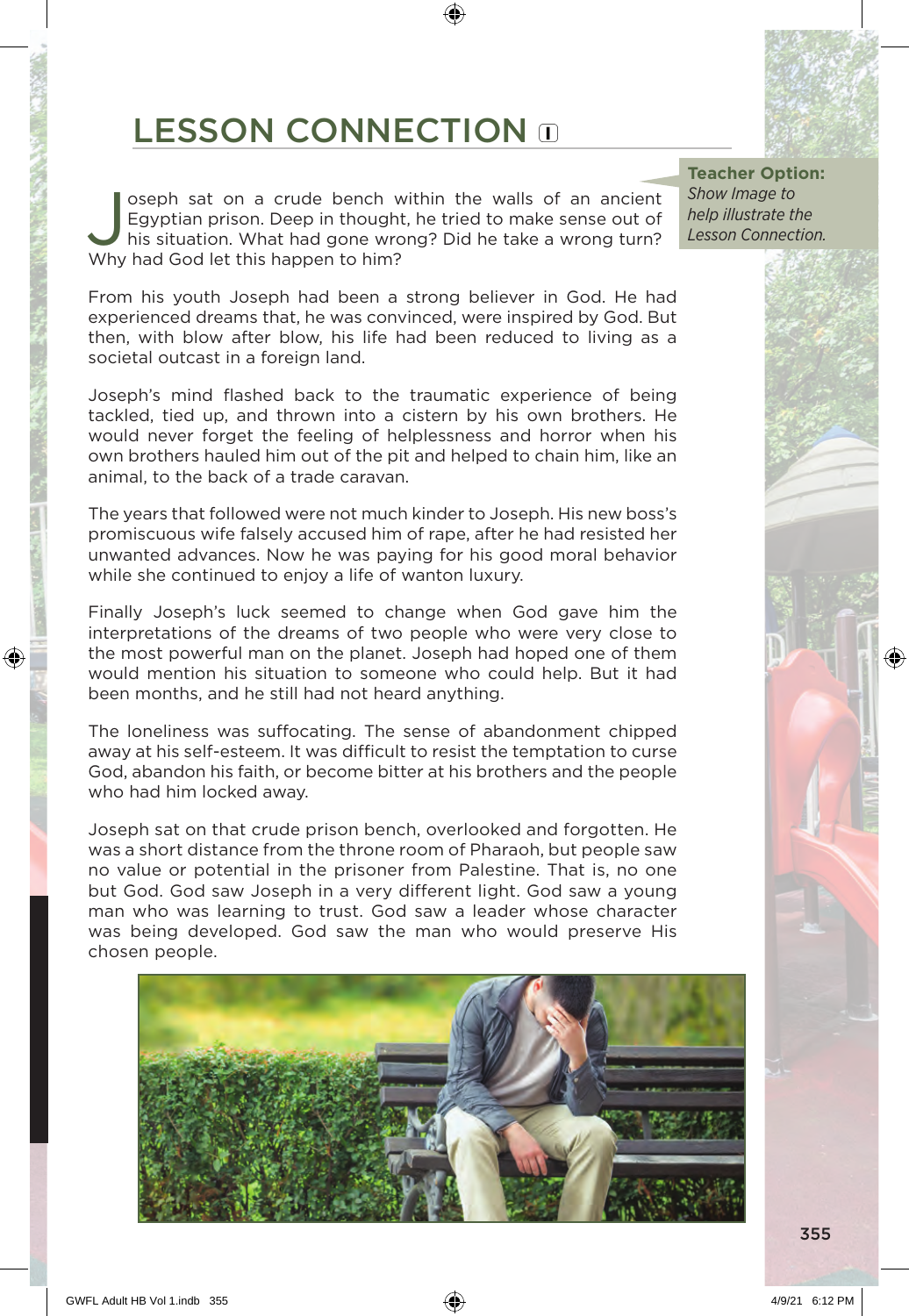## **SG TEACHING OUTLINE**

**Icebreaker**: Why do you think some people get overlooked or ignored?

**Lesson Connection:** Share the Lesson Connection on page 355.  $\Pi$ 

- I. CHILDREN ARE OFTEN OVERLOOKED
	- A. The Disciples Were Upset When Parents Brought Their Kids to Jesus
		- » *What does it feel like to be dismissed or ignored?*
	- B. The Children Got in Their Way
	- C. Some See Children as Unimportant
	- D. Jesus Saw Everyone as Important
		- » *Why do we sometimes tend to treat people differently when they appear to be homeless, poor, physically challenged, or face some other life difficulty?*
	- E. I Must Choose to See Others the Way Jesus Sees Them
		- » *Tell about a time when someone saw potential in you or took time to encourage you to pursue God's will for your life.*
- II. GOD LOVES TO BLESS THOSE OTHERS OVERLOOK, ESPECIALLY CHILDREN
	- A. Let the Children Come to Me
	- B. We Must Become Like Little Children
		- » *What are some accusations the enemy might use to convince believers they are unworthy of God's love? How can those accusations be countered?*
	- C. Jesus Placed His Hands on Them and Blessed Them
	- D. Jesus Came to Minister to and Serve People Others Felt Were Unimportant  $\bar{V}$
	- E. I Will Bless and Serve Those Others Overlook
		- » *Who are some overlooked people God is stirring you to reach out to? What has come to mind during this lesson? What can we do to fulfill Jesus' mission?*

#### **Internalizing the Message**

#### **Prayer Focus**

Lead the group in prayer and consider the following topics of focus:

- For people who feel ignored or unwanted
- That we would be sensitive to the needs of others around us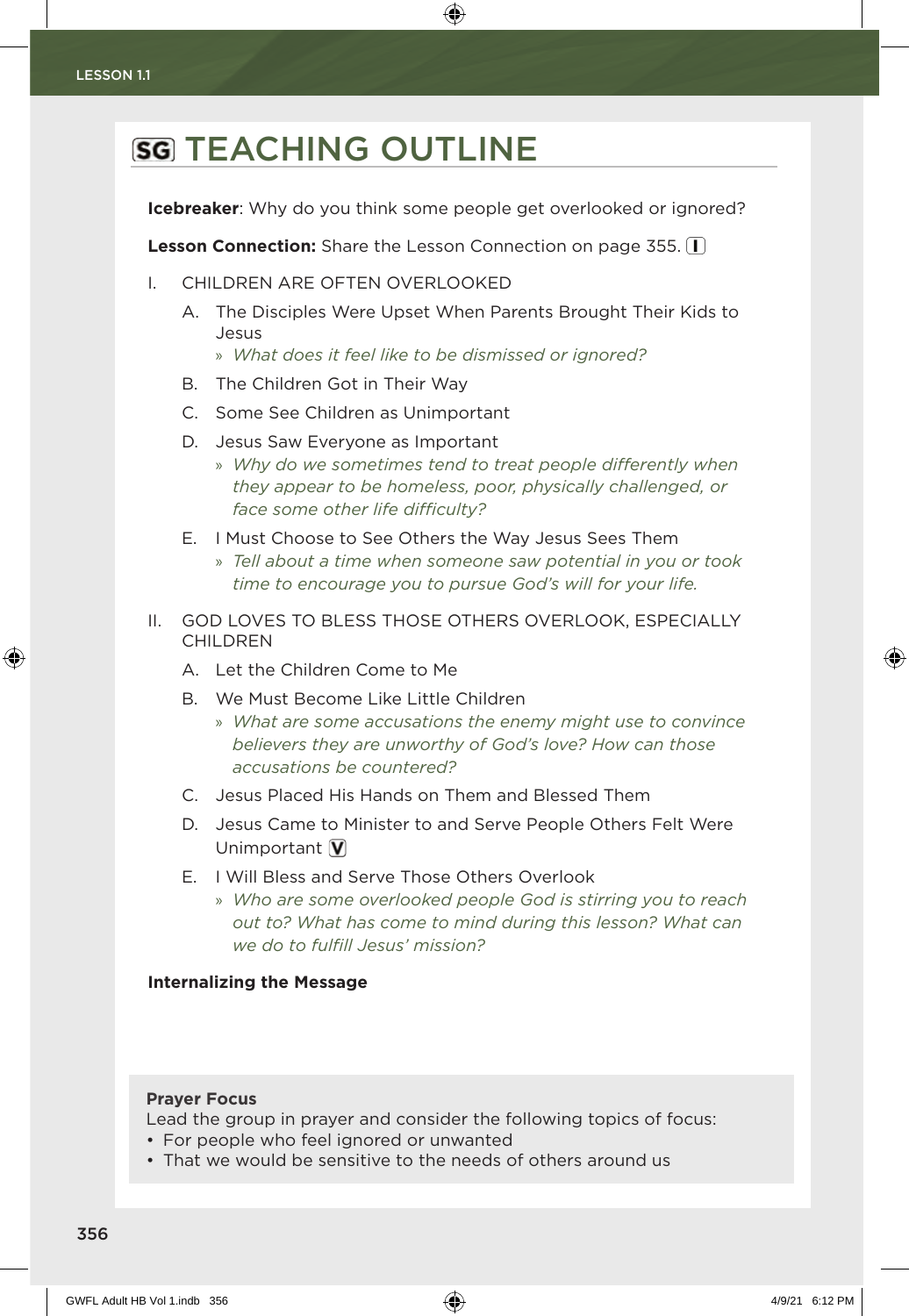### LESSON COMMENTARY

#### I. CHILDREN ARE OFTEN OVERLOOKED

Of all the people in the world who are overlooked, often children are near the top of the list. They are not wage earners or heads of households. They are small in stature and do not often understand or communicate their needs effectively. In this lesson we will discuss the plight of overlooked children, and we will let their predicament be representative of the many other people groups who are easily overlooked.

#### A. The Disciples Were Upset When Parents Brought Their Kids to Jesus

We have all heard the saying, "Children are to be seen but not heard." Many of us remember as a child not feeling as important as those who were older than us. Some of us remember sitting at the kid's table at family dinners or being shooed outside when the adults were ready to talk about important matters. While it can be conceded that certain situations call for "grown-ups" because children may not have yet developed certain abilities or skills, adults should be careful not to inadvertently communicate to children that they are unimportant. Even the disciples of Jesus made this mistake. Mark 10:13 tells us, "And they brought young children to him, that he should touch them: and his disciples rebuked those that brought them." When reading the account, our hearts go out to the children who were being shooed away from the presence of Jesus.

*What does it feel like to be dismissed or ignored?*

#### B. The Children Got in Their Way

To be honest, as adults, it is easy to relate to the disciples' feelings. When we have adult projects to do, it can seem like children are obstacles or impediments. They have less experience than adults. Their skills are limited, as is their attention span. And, often, they do not grasp the importance of the matter at hand. It is tempting to just ask them to move out of our way so we can get things done.

The truth is: training and including children in our lives is time consuming and a lot of work. It is inconvenient and requires a great deal of patience. But once children are properly trained and become part of productive society, they will carry their own weight, and then some. The disciples were so focused on their goals that they failed to see the long-term picture. That is an error we all can make.

#### C. Some See Children as Unimportant

Since adults can mistakenly see children as unimportant, children often internalize that message and consider themselves unimportant. It is like the person standing on the playground waiting to be picked for a team. He nervously watches as the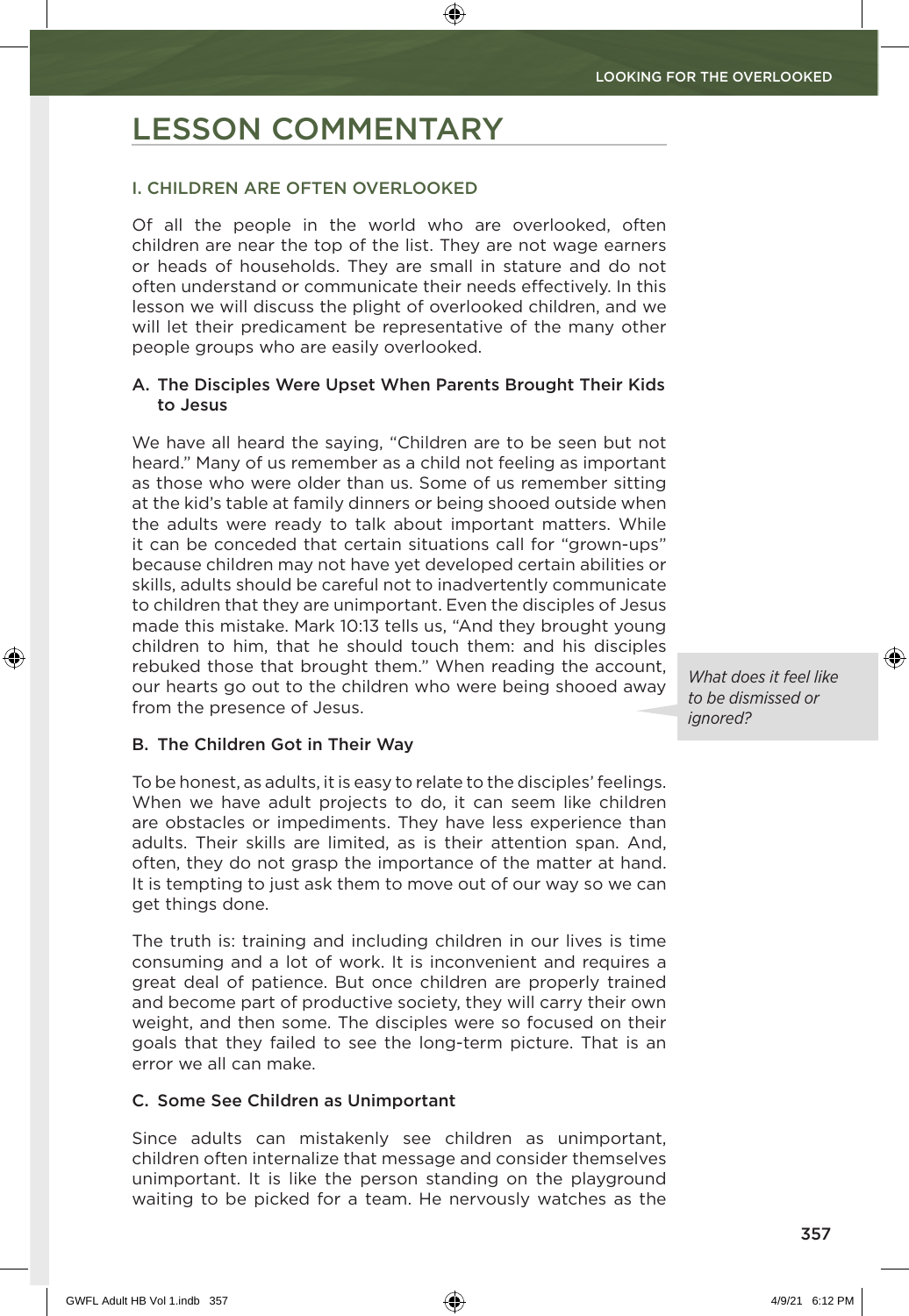team captains are down to choosing their last few teammates and trying to avoid choosing the least-skilled athlete for their team. If you have ever been the untalented, last pick, you know the feeling of humiliation.

Since adults can mistakenly see children as unimportant, children often internalize that message and consider themselves unimportant. It is like standing on the playground waiting to be picked for a team. You watch as the team captains are down to choosing their last few teammates, trying to avoid choosing the least-skilled athlete for their team. If you have ever been the untalented last pick, you know the feeling of humiliation.

But God is not like us. He sees value in people we sometimes cannot see. God is like the professional scout who looks past the fluff and finds the athlete who has both talent and discipline. God is like the antique dealer who scratches through layers of paint and assesses the value or potential of an item based on its structure or the material from which it was made.

Our world seems to overlook people with the best hearts and greatest character. Society seems to be attracted to the noisy, talented, and pushy people. But a good pastor, teacher, or parent will look past talent or personality and see the value of a sincere soul, like God does.

#### D. Jesus Saw Everyone as Important

Jesus went out of His way to reach those who had been overlooked. He changed His itinerary to visit a well, where He ministered to a Samaritan woman who had been married five times. The result was she later became an effective witness. Jesus risked His reputation by eating with Zacchaeus, the tax collector. Jesus touched and healed unclean lepers and made a special trip to deliver a man so mentally unstable that he lived in a graveyard. Jesus was living out what the psalmist described:

*Why do we sometimes tend to treat people differently when they appear to be homeless, poor, physically challenged, or face some other life difficulty?*

*Happy is he that hath the God of Jacob for his help, whose hope is in the Lord his God: which made heaven, and earth, the sea, and all that therein is: which keepeth truth for ever: which executeth judgment for the oppressed: which giveth food to the hungry. The Lord looseth the prisoners: the Lord openeth the eyes of the blind: the Lord raiseth them that are bowed down: the Lord loveth the righteous: the Lord preserveth the strangers; he relieveth the fatherless and widow: but the way of the wicked he turneth upside down. (Psalm 146:5–9)*

#### E. I Must Choose to See Others the Way Jesus Sees Them

Our job is to see people through the eyes of Jesus. When Jesus began His ministry, He picked what some scholars believe to be a group of teenage boys from fishing villages to help Him change the world. Therefore, we should not discount the possibility of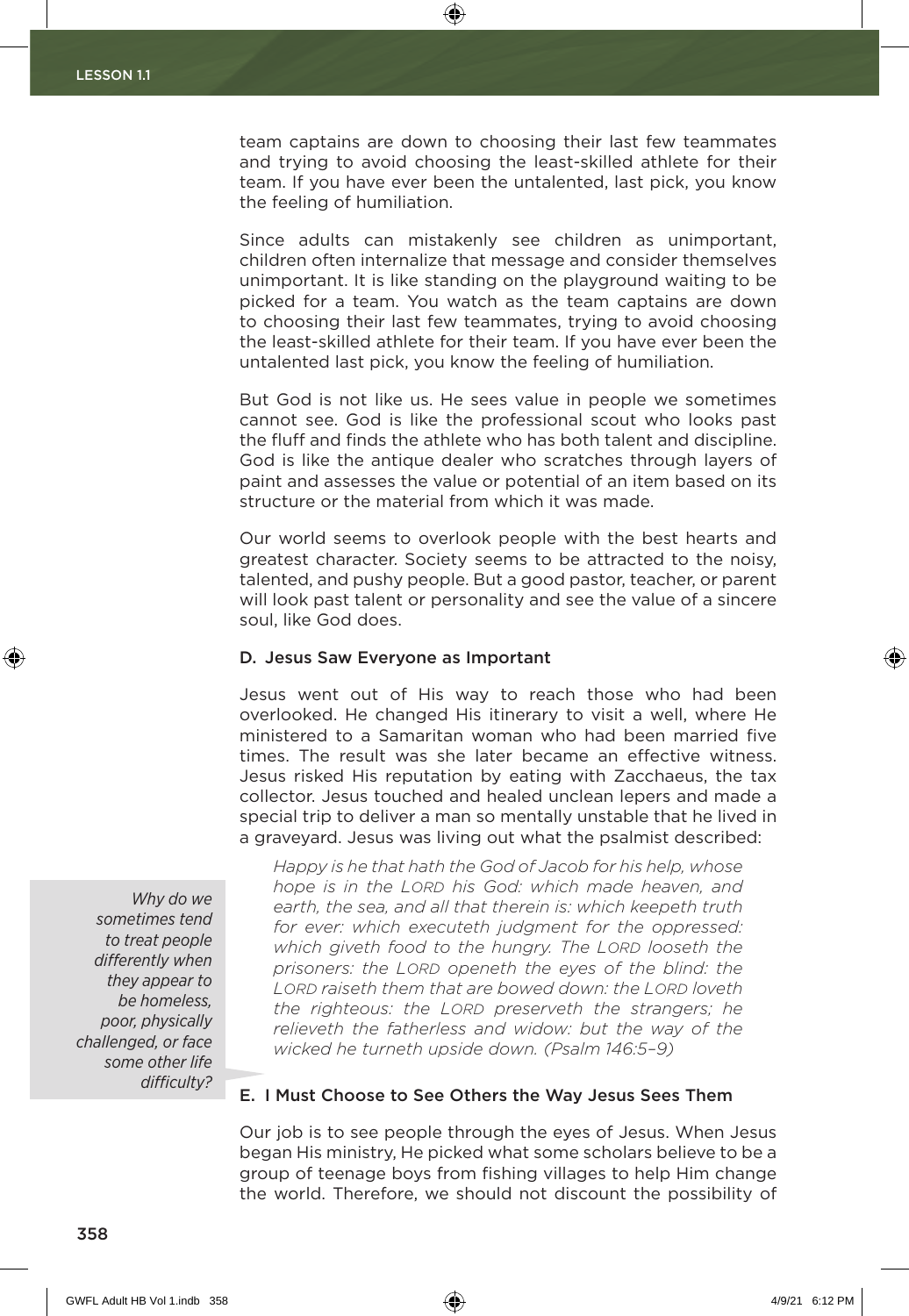Him using the young, uncultured, or inexperienced to do His work. Jesus did not build His ministry by headhunting; He did not go to Jerusalem or Rome in search of talent. He did not scout the great schools or exclusive families of His day to ensure His team would succeed. Rather, He chose good hearts and sincere people, and He trained them to be world changers. Then, as He left this earth, He encouraged His followers to continue in the same manner.

#### II. GOD LOVES TO BLESS THOSE WHOM OTHERS OVERLOOK, ESPECIALLY CHILDREN

#### A. Let the Children Come to Me

Jesus' compassion was especially evident by the way He treated children. In Mark 10, when Jesus noticed His disciples were turning children away, "He was greatly displeased and said to them, 'Let the little children come to Me, and do not forbid them; for of such is the kingdom of God. Assuredly, I say to you, whoever does not receive the kingdom of God as a little child will by no means enter it.' And He took them up in His arms, laid His hands on them, and blessed them" (Mark 10:14–16, NKJV).

When Jesus ministered to children, He was planting seeds and giving young souls an opportunity to be a part of His eternal kingdom. We would be wise to minister as Jesus did. He was willing and ready to minister to anyone and everyone. He broke racial barriers, gender barriers, class barriers, and age barriers. He loved everyone.

#### B. We Must Become Like Little Children

In our story, Jesus warned that if we do not receive the kingdom of God as a little child, we will not get in. Children tend to be more trusting and less opinionated than adults. They are often more willing to jump in and try something new. They seem to be a little more open minded when it comes to believing in the miraculous. Adults learn how to curb many of these attributes. And yes, sometimes caution is in order, but when it comes to our relationship with our heavenly Father, we must risk trusting and hoping.

As we are careful not to overlook others, we should pause to consider that God does not overlook us. God may be calling some of us who are studying this passage today to climb into His arms and let Him love us. Knowing how gracious Jesus was to the outcasts, the overlooked, and to children, we can have confidence He wants to minister to us as well. So in order to make sure we do not hold God at arm's length and forfeit what He has for us, we must deliberately approach Him like a trusting child.

#### C. Jesus Placed His Hands on Them and Blessed Them

The little children who approached Jesus had the unique privilege of having God incarnate put His hands on them and *Tell about a time when someone saw potential in you or took time to encourage you to pursue God's will for your life.*

*What are some accusations the enemy might use to convince believers they are unworthy of God's love? How can those accusations be countered?*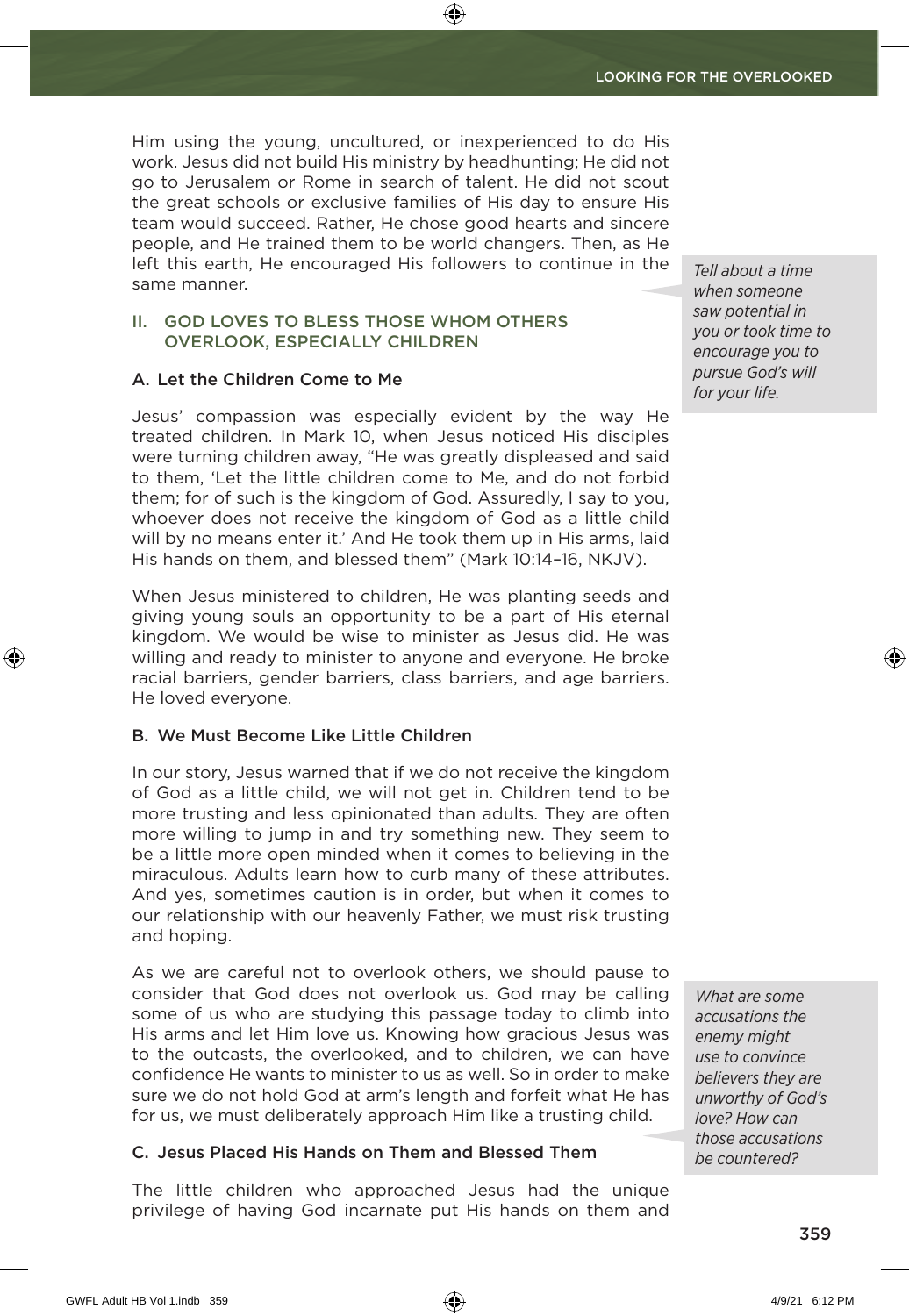impart blessings. What an incredible experience that must have been. Jesus still does this today, only He uses His body—the church—to do so. God blesses people when we allow Him to let faith, healing, and power flow through us to those for whom we pray and on whom we lay our hands.

Churches that operate in Apostolic authority bless those who come to their venues. People who are privileged to grow up in the church learn at a young age to pray, to teach, and to lay hands on the sick. We should all be forever grateful for parents, friends, Sunday school teachers, youth leaders, pastors, and Bible school instructors who have put their hands on our heads and prayed for us throughout the years. They were being intentional not to overlook anyone.

#### D. Jesus Came to Minister to and Serve People Others Felt Were Unimportant

As believers who know Christ and His love on a personal basis, we have the wonderful opportunity to minister to people who feel unimportant and overlooked. We can speak faith into their lives. We can train those who have a heart to minister. We can comfort those who are struggling. We should consider it a privilege and a blessing to minister like Jesus did. But to do so, first we must be sensitive to the plight of those around us.

**Teacher Option:** *Show Video to help illustrate this information.*

#### E. I Will Bless and Serve Those Others Overlook

Before we conclude, let's take a quick look at Jesus' mission statement. While in the synagogue of His hometown, Jesus read a passage from Isaiah and then declared that it was being fulfilled through Him. Notice how perfectly it summarizes the topic we have been discussing:

*The Spirit of the Lord God is upon me; because the Lord hath anointed me to preach good tidings unto the meek; he hath sent me to bind up the brokenhearted, to proclaim liberty to the captives, and the opening of the prison to them that are bound; to proclaim the acceptable year of the Lord, and the day of vengeance of our God; to comfort all that mourn; to appoint unto them that mourn in Zion, to give unto them beauty for ashes, the oil of joy for mourning, the garment of praise for the spirit of heaviness; that they might be called trees of righteousness, the planting of the Lord, that he might be glorified. (Isaiah 61:1–3)*

Each of us who will choose to embrace Jesus' mission will experience the abundant life He promised, as He uses us to bless the lives of those who are forgotten and overlooked.

*Who are some overlooked people God is stirring you to reach out to? What has come to mind during this lesson? What can we do to fulfill Jesus' mission?*